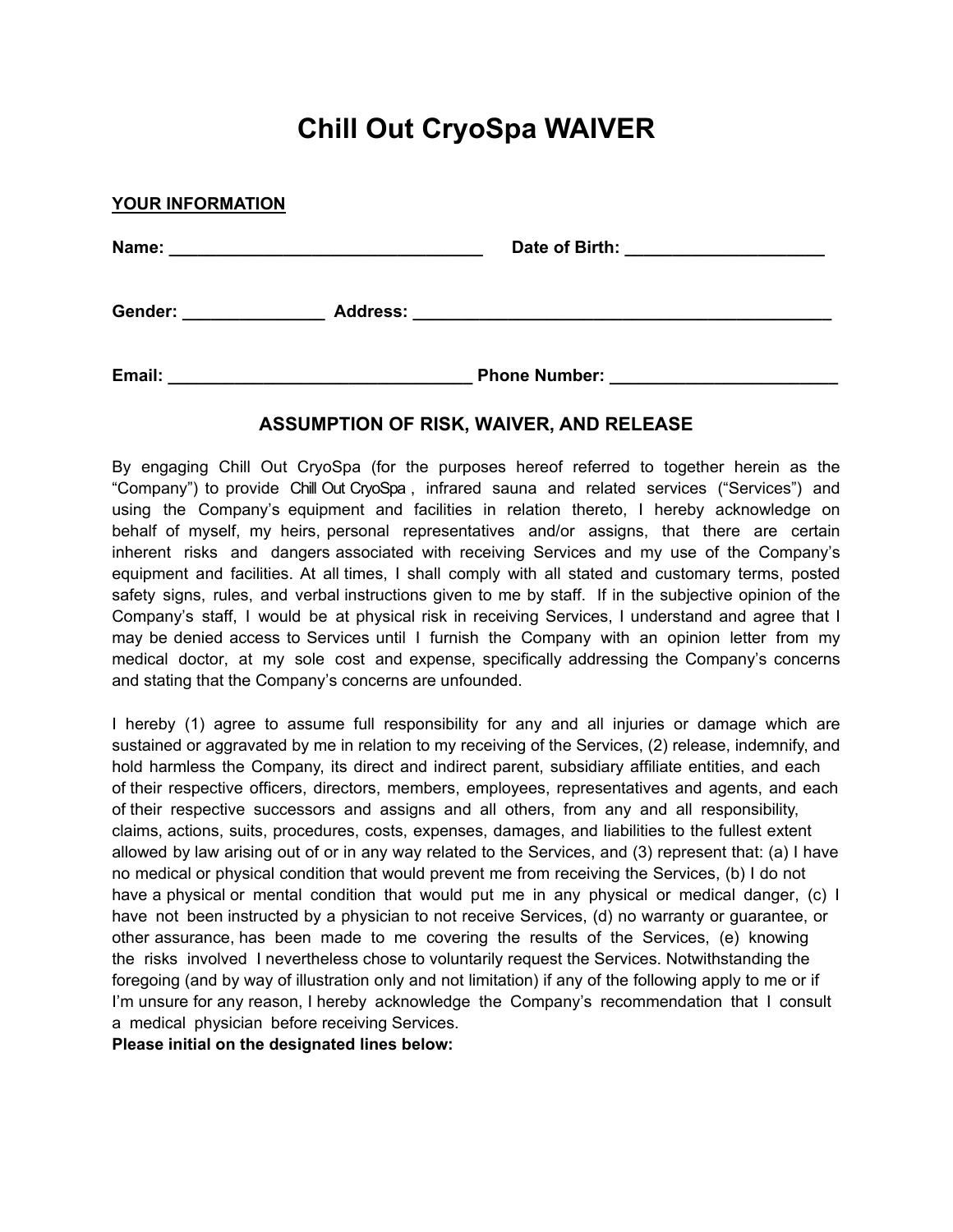## **CryoSlimming:**

- Severe Raynaud's Syndrome
- Severe Allergy to Cold
- Cold-related Illness (Cryoglobulinemia, Paroxysmal Cold Hemoglobinuria, Cold Agglutinin Disease)
- Progressive Diseases (MS, ALS, Parkinson's, Neuropathy)
- Active Cancer
- HIV/AIDS
- Cardiovascular Disease
- Lower Limb Ischemia
- Lymphatic Disorders
- Uncontrolled Diabetes or Diabetes-related complications
- Severe Kidney or Liver Disease
- Pregnancy/Breastfeeding
- Bacterial and viral infections of the skin
- Wound healing disorders
- Circulatory disorders
- Surgery in the past 6 months
- Pacemaker/metal implants
- Active/Severe Eczema, rashes, or dermatitis
- Use of topical antibiotics in desired treatment area
- Silicone/other implants in desired treatment area
- Mesh inserts in the desired treatment area
- Irremovable body piercings in the desired treatment area
- Incision scar(s) in the desired treatment area
- Open or infected wounds
- Impaired skin sensation
- Known sensitivity or allergy to propylene glycol
- Hernia in or adjacent to desired treatment area
- Active implanted device such as pacemaker or defibrillator in or adjacent to desired treatment area

## **\*I have read and acknowledged the contraindications of CryoSlimming.**

## **Initial: \_\_\_\_\_\_**

## **CryoToning:**

- Severe Raynaud's
- Severe Allergy to Cold
- Cold-related Illness (Cryoglobulinemia, Paroxysmal Cold Hemoglobinuria, Cold Agglutinin Disease)
- Progressive Diseases (MS, ALS, Parkinson's, Neuropathy)
- Pregnancy/Breastfeeding
- Cardiovascular Disease or Lower Limb Ischemia
- Bacterial and viral infections of the skin
- Wound healing disorders
- Circulatory disorders
- Surgery in the past 6 months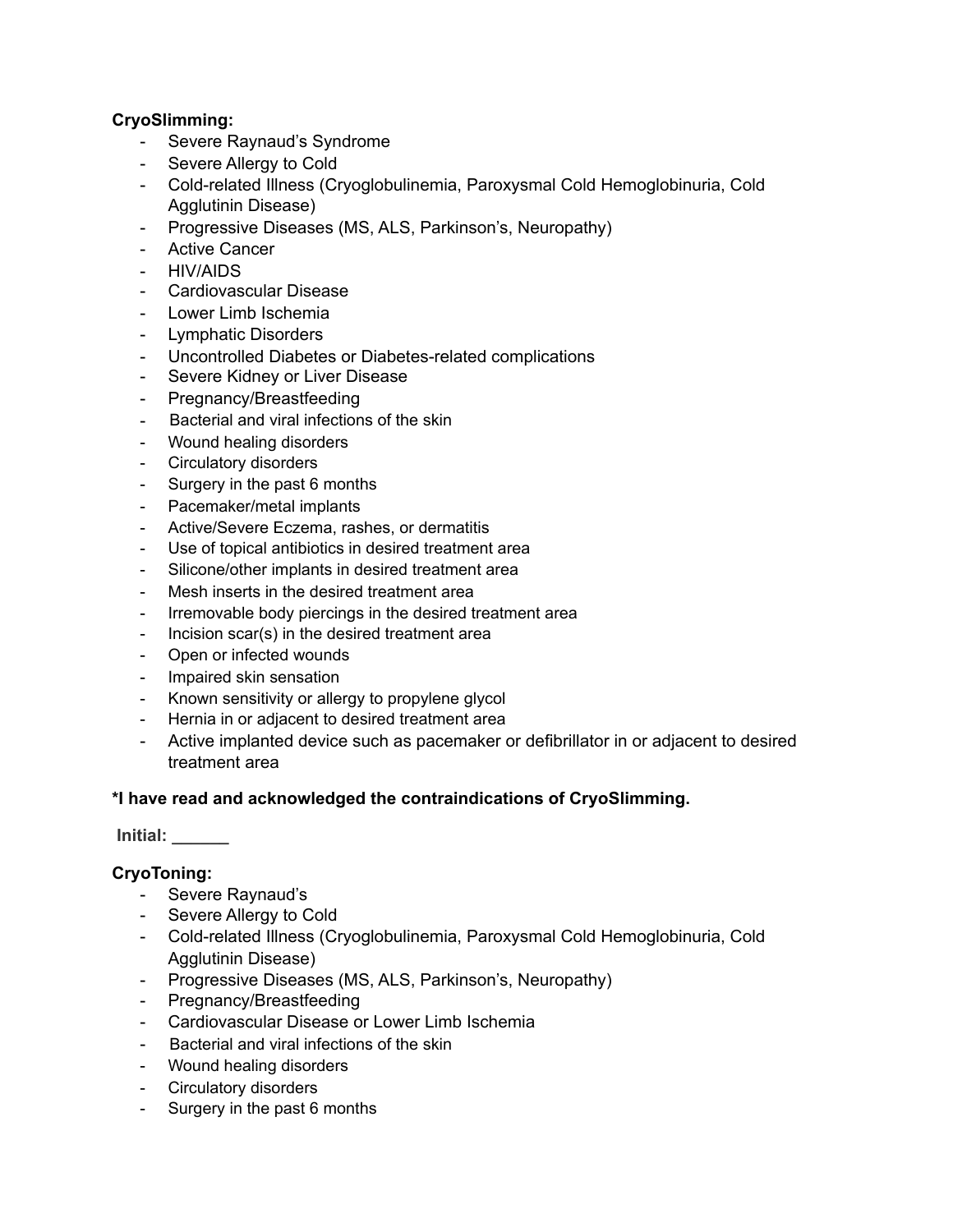- Pacemaker/metal implants
- Active/Severe Eczema, rashes, or dermatitis
- Silicone/other implants in desired treatment area
- Use of topical antibiotics in desired treatment area
- Mesh inserts in the desired treatment area
- Irremovable body piercings in the desired treatment area
- Impaired skin sensation
- Open or infected wounds
- Known sensitivity or allergy to propylene glycol
- Active implanted device such as pacemaker or defibrillator in or adjacent to desired treatment area

#### **\*I have read and acknowledged the contraindications of CryoToning.**

**Initial: \_\_\_\_\_\_** 

#### **CryoFacial:**

- Severe Raynaud's
- Severe Allergy to Cold
- Cold-related Illness (Cryoglobulinemia, Paroxysmal Cold Hemoglobinuria, Cold Agglutinin Disease)
- Progressive Diseases (MS, ALS, Parkinson's, Neuropathy)
- Cardiovascular Disease or Lower Limb Ischemia
- Botox in the past 30 days
- Fillers in the past 90 days
- Bacterial and viral infections of the skin
- Wound healing disorders
- Circulatory disorders
- Metal implants
- Surgery in the past 6 months
- Active/Severe Eczema, rashes, or dermatitis
- Silicone/other implants in desired treatment area
- Use of topical antibiotics in desired treatment area
- Irremovable body piercings in the desired treatment area
- Impaired skin sensation
- Open or infected wounds
- Known sensitivity or allergy to propylene glycol
- Active implanted device such as pacemaker or defibrillator in or adjacent to desired treatment area

#### **\*I have read and acknowledged the contraindications of CryoFacial.**

 **Initial: \_\_\_\_\_\_** 

In participating in the Services, you may be photographed, videoed or otherwise recorded by the Company for safety, monitoring and training purposes. You hereby consent to such usage of your imagery for all and any such purpose by the Company and hereby agree that the Company without